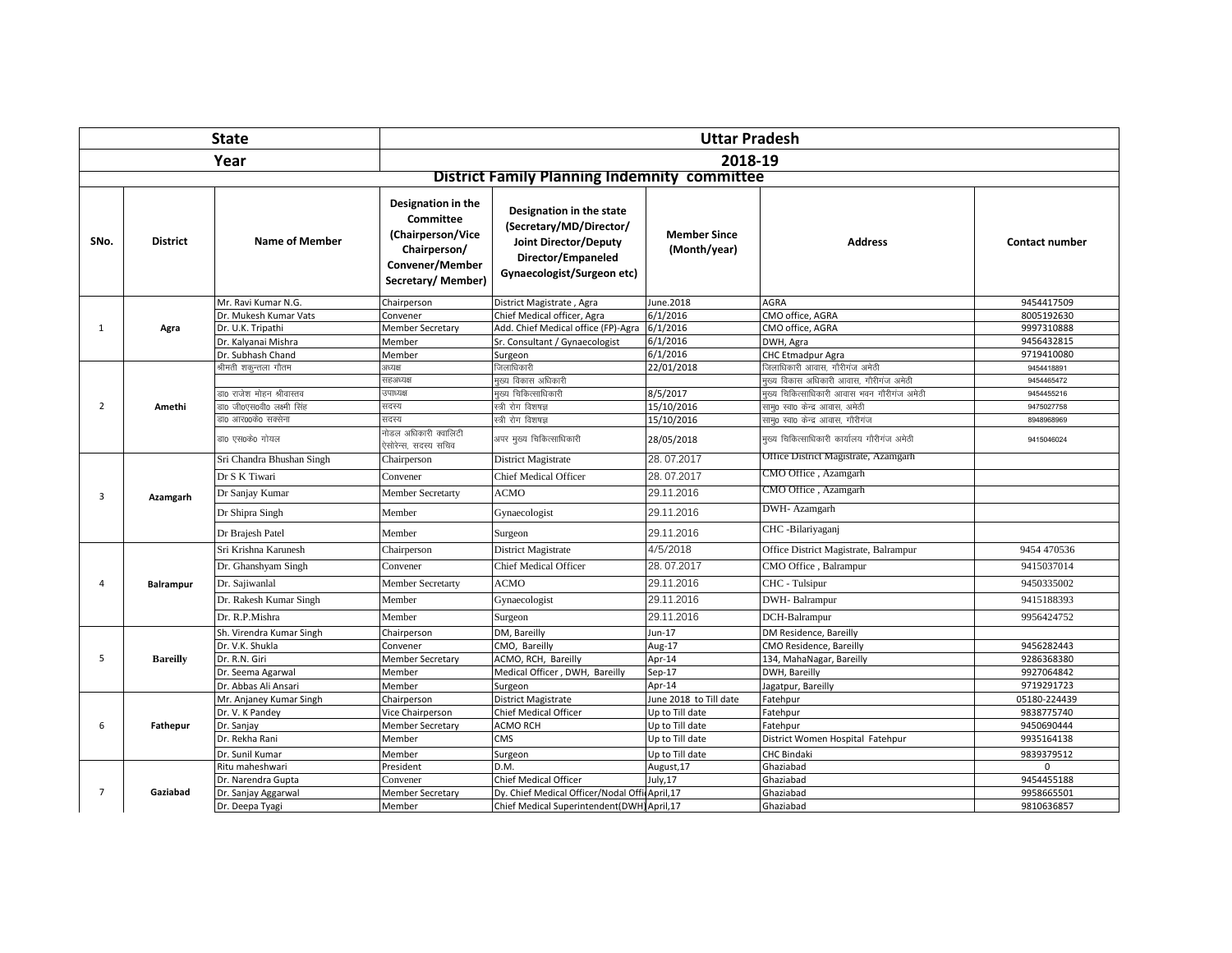|    |           | Dr. G.P. Mathuria            | Member              | Surgeon/MS, CHCMuradnagar        | January, 17                 | Ghaziabad                                | 9953123012    |
|----|-----------|------------------------------|---------------------|----------------------------------|-----------------------------|------------------------------------------|---------------|
|    |           | <b>Gulab Singh</b>           | <b>MBBS</b>         | MO                               | <b>DWH Ghazipur</b>         | <b>DWH Ghazipur</b>                      | 9532427508    |
| 8  | Ghazipur  | Dr A P Gupta                 | MBBS                | MO                               | <b>CHC Gondour Ghazipur</b> | <b>CHC Gondour Ghazipur</b>              | 8604512022    |
|    |           | Dr Manoj Sonkar              | MBBS                | M <sub>O</sub>                   | CHC Khanpur                 | <b>CHC Khanpur</b>                       | 9918282369    |
|    |           | Mr. J.B.Singh                | Chairman            | DM Gonda                         | 26/4/2018                   | DM Gonda                                 | 9454417537    |
|    |           | Dr. Santosh Kumar Srivastava | Convener            | CMO Gonda                        | 26/4/2018                   | CMO Gonda                                | 8005192659    |
|    |           | Dr. Lalita Kerkatta          | Member              | Gynaecologist                    | 26/4/2018                   | DWH, Gonda                               | 9415454811    |
| 9  | Gonda     | Dr. Deepmala                 | Member              | Gynaecologist                    | 26/4/2018                   | DWH, Gonda                               |               |
|    |           | Dr. Abha ashutosh            | Member              | Gynaecologist                    | 26/4/2018                   | DWH, Gonda                               |               |
|    |           | Dr. V.K.Gupta                | Member              | Surgeon                          | 26/4/2018                   | DH, Gonda                                |               |
|    |           | Dr.Malick Alamgir            | Member              | Nodal OA Gonda                   | 26/4/2018                   | CMO, Office, Gonda                       | 9415327558    |
|    |           | K.Vijayendra Pandiyan        | Chairman            | D.M                              |                             | D.M.Office Gorakhpur                     | 9454417544    |
|    |           | Anuj Singh                   | Vice Chairman       | C.D.O                            |                             | C.D.O. Office Gorakhpur                  | 9454416251    |
|    |           | Dr. Srikant Tiwari           | Convener            | C.M.O                            |                             | C.M.O.Office. Gorakhpur                  | 8005192660    |
|    |           | Dr. R.K.Gupta                | Member              | C.M.S                            |                             | District Hospital                        | 8005192765    |
|    |           |                              |                     |                                  |                             | Gorakhpur                                |               |
|    |           | Dr. Dinesh Kumar             | Member              | C.M.S                            |                             | District Women Hospital                  | 9450570880    |
|    |           |                              |                     |                                  |                             | Gorakhpur                                |               |
|    |           | Dr. Nand Kumar               | Secretary           | A.C.M.O./Nodal Quality Assurance |                             | C.M.O.Office. Gorakhpur                  | 9450234442    |
|    |           | All Supt/Moic                | Member              | Attach file 1                    |                             | All CHC/PHC Gorakhpur                    | Attach file 1 |
|    | Gorakhpur | Dr. Vikash Agrawal           | Member              | <b>Child Specialist</b>          |                             |                                          | 9369671857    |
| 10 |           | Dr. V.K.Suman                | Member              | Phycian                          |                             | <b>District Hospital</b>                 | 9415321633    |
|    |           |                              |                     |                                  |                             | Gorakhpur                                |               |
|    |           | Dr. Susma Sinha              | Member              | Gynaecologist                    |                             | District Women Hospital                  | 8738083386    |
|    |           |                              |                     |                                  |                             | Gorakhpur                                |               |
|    |           | Dr. Dhananjay Kumar          | Member              | Surgeon                          |                             | <b>CHC Pipraich</b>                      | 9415314596    |
|    |           |                              |                     |                                  |                             | Gorakhpur                                |               |
|    |           | Dr. R.P.Gautam<br>Member     |                     | Anestheticst                     |                             | <b>CHC Pipraich</b>                      | 9415267816    |
|    |           |                              |                     |                                  |                             | Gorakhpur<br><b>District Hospital</b>    |               |
|    |           | Varunika messey              | Member              | Nursing                          |                             |                                          |               |
|    |           |                              |                     | Supritendent<br>Nursing          |                             | Gorakhpur<br>District Women Hospital     |               |
|    |           | M.M.Janson                   | Member              |                                  |                             |                                          | 9628005392    |
|    |           | Mr. K.K.Yadav                | Member              | Supritendent<br>District Lawyer  |                             | Gorakhpur<br>Colectrate Office Gorakhpur | 9450281373    |
|    |           | Dr. M. K. Vallabh            | Member Secretary    |                                  | Apr-15                      | Hamirpur                                 | 7500073231    |
|    |           | Dr. Poonam Sachan            | Gynecologist Surgen |                                  | Apr-15                      | Hamirpur                                 | 9415797474    |
| 11 | Hamirpur  | Dr. Vinay Prakash            | General Surgen      |                                  | Apr-15                      | Hamirpur                                 | 9415157410    |
|    |           | Dr.C.P.Kashyap               | Convenar, CMO       |                                  | Apr-15                      | Hamirpur                                 | 8005192661    |
|    |           | Mr. R.P.Pandey               | D.M                 |                                  | Apr-15                      | Hamirpur                                 | 5283222251    |
|    |           | Aditi Singh                  | President           | DM                               | 2018                        | DM Office, Hapur                         | 0122-2304833  |
|    |           | Dr. Rambeer Singh            | Convenor            | CMO                              | 2018                        | CMO Office, Hapur                        | 9412125918    |
| 12 | Hapur     | Dr. Deepti Malik             | Member              | Gynae                            | 2016                        | CHC Hapur                                | 9313186001    |
|    |           | Dr. Ravindra Kumar           | Member              | Surgeon                          | 2016                        | CHC Garh                                 | 8869827288    |
|    |           | Dr. Rekha Sharma             | Sectratery          | <b>ACMO</b>                      | 2017                        | CMO Office, Hapur                        | 9837078465    |
|    |           | भी पुलकित खरे                | अध्यक्ष             | जिलाधिकारी                       | Dec/2017                    | हरदोई                                    | 9454417556    |
|    |           | डा0 सुरेन्द्र कुमार          | संयोजक              | मख्य चिकित्सा अधिकारी            | June/2018                   | कोयल बाग कालोनी, हरदोई                   | 9454455207    |
|    |           | डा0 विजय कुमार               | —<br>सचिव सदस्य     | अपर मुख्य चिकित्साधिकारी–प0क0    | 2015                        | इरदोई                                    | 9936415063    |
|    |           | डा0 विशी रावत                | सदस्य               | स्त्री रोग विशेषज्ञ              | Sep/2016                    | कोयल बाग कालोनी, हरदोई                   | 8765530151    |
|    |           | डा0 अशोक प्रियदर्शी          | सदस्य               | शल्य चिकित्सक                    | Sep/2016                    | इरदोई                                    | 9450377992    |
|    |           | डा0 विकास चन्द्रा            | सदस्य               | एनेस्थेटिस्ट                     |                             | जिला चिकित्सालय, पुरूष, हरदोई            | 9532754206    |
| 13 | Hardoi    | डा0 सुनील क्मार              | सदस्य               | बाल रोग विशेषज्ञ                 |                             | जिला महिला चिकित्सालय, हरदोई             | 9919712119    |
|    |           | निर्मला नर्सिंग होम          | सदस्य               | प्राईवेट एकीडिट नर्सिग होम       |                             | नघेटा रोड, हरदोई                         |               |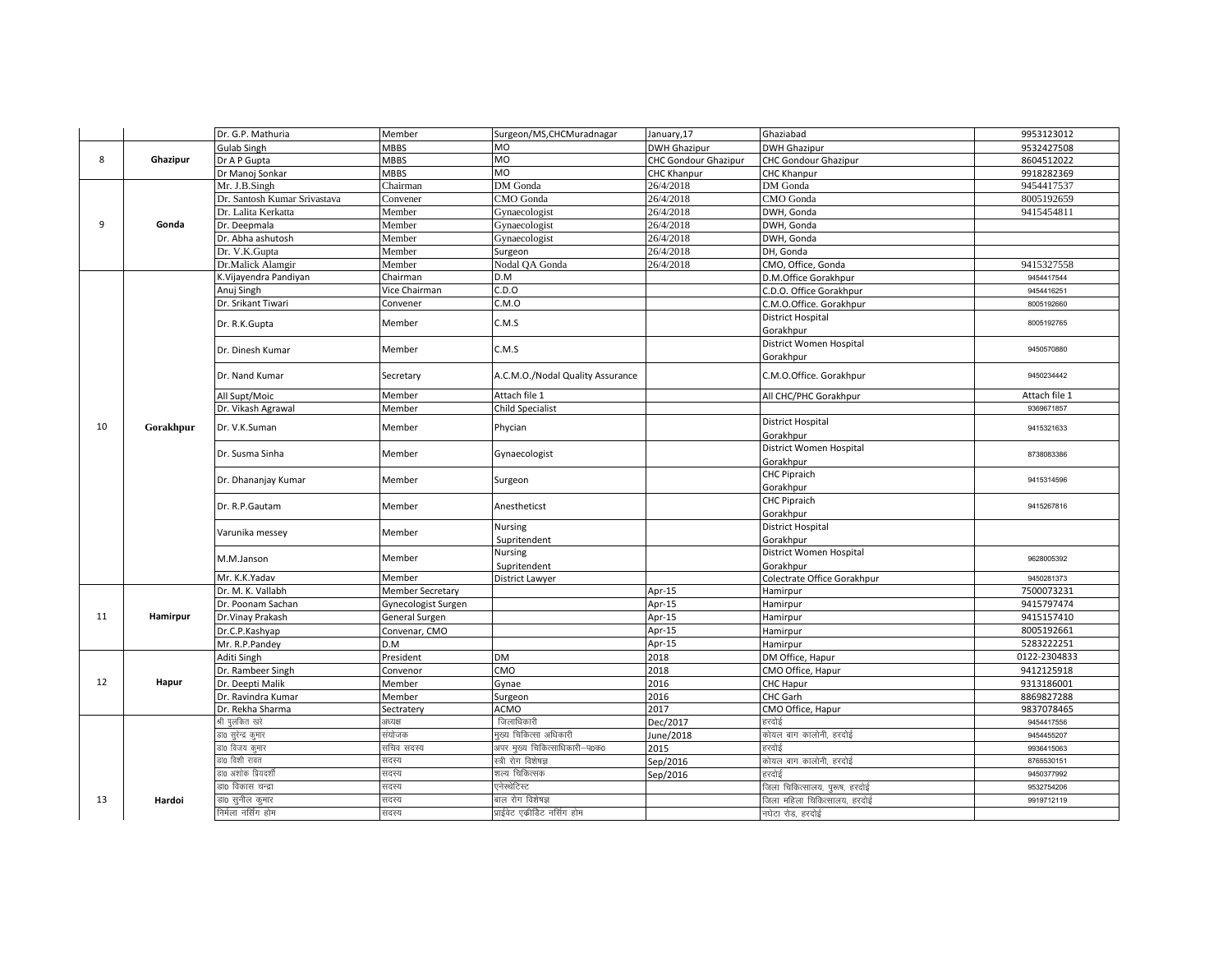|    |                     | कोकिला                    | सदस्य                    | नर्सिग कैडर                                   | Sep/2016              | जिला महिला चिकित्सालय, हरदोई                      | 9936582518   |
|----|---------------------|---------------------------|--------------------------|-----------------------------------------------|-----------------------|---------------------------------------------------|--------------|
|    |                     | श्री अविनाश चन्द्र गुप्ता | सदस्य                    | जनपद स्तर डी0जी0सी0                           | 2015                  | नघेटा रोड, हरदोई                                  | 9415149616   |
|    |                     |                           |                          | प्रतिनिधि–स्वयंसेवी संस्था / अभिप्रमाणित निजी |                       |                                                   |              |
|    |                     | यनिसेफ                    | सदस्य                    | स्वास्थ्य संस्था                              |                       |                                                   | 8004933595   |
|    |                     | डा0 विनोद शुक्ला          | सदस्य                    | प्रतिनिधि-FOGSI/IMA                           | 2015                  | रामदत्त चौराहा, हरदोई                             |              |
|    |                     | Sh. Arvind Malanga        | Chairperson              | IAS                                           | 7/25/2017             | Jaunpur                                           | 9454417578   |
|    |                     | Dr. Ram ji Panday         | Convener                 | MBBS                                          | 6/6/2018              | Jaunpur                                           | 8005192665   |
|    |                     | Dr. R. S. Kushwaha        | Secretary                | <b>MBBS</b>                                   | 7/25/2017             | Jaunpur                                           | 9415621736   |
|    |                     | Dr. R.S. saroj            | Member                   | MS Surgon                                     | 7/25/2017             | Jaunpur                                           | 7007724326   |
|    |                     | Dr. R.K. Gupta            | Member                   | <b>DGO</b>                                    | 7/25/2017             | Jaunpur                                           | 9919202190   |
| 14 | जौनपुर              | Jhansi                    |                          |                                               |                       |                                                   |              |
|    |                     | Sri. Shiv Sahay Awasthi   | Chairperson              | DM                                            | 19.11.2016            | <b>JHANSI</b>                                     | 9454417547   |
|    |                     | Dr. Sushil Prakash        | Convener                 | CMO                                           | 26.05.2018            | CMO Office Jhansi                                 | 9415509425   |
|    |                     | Dr.A.K. Tripathi          | <b>Member Secretary</b>  | <b>ACMO</b>                                   | 19.11.2016            | CMO Office Jhansi                                 | 9415926743   |
|    |                     | Dr. Rajni Jassoriya       | Member                   | <b>Empaneled Gynaecologist</b>                | 19.11.2016            | Distt. Women Hospital, Jhansi                     | 9450070644   |
|    |                     | Dr. Soniya                | Member                   | <b>Empaneled Surgeon</b>                      | 28.08.2014            | Distt. Hospital, Jhansi                           | 8126155955   |
|    |                     | Mr. Jagdeesh Prasad       | Chairperson              | <b>DM</b>                                     | $Oct-17$              | DM Office                                         | 9454417555   |
|    |                     | Dr. Krishna Swaroop       | Co-ordinator             | CMO                                           | Oct- $17$             | CMO Office, Kannauj                               | 9839030075   |
|    |                     | Dr . K.C. Rai             | Secretary Member         | <b>ACMO</b>                                   | $Nov-16$              | CMO Office, Kannauj                               | 9044957044   |
|    |                     | Dr. Manprit Kaur          | Member                   | Gynaecologist                                 | $Nov-16$              | Combined District Hospital, Kannauj               | 9935503503   |
|    |                     | Dr. S. K. Singh           | Member                   | Surgeon                                       | $Nov-16$              | Combined District Hospital, Kannauj               | 9452433100   |
| 15 | Kannauj             | Dr. J. S. Randhawa        | Member                   | Anesthetist                                   | $Nov-16$              | Combined District Hospital, Kannauj               | 9919522702   |
|    |                     | Dr. Nitin Vaisya          | Member                   | Pediatrician                                  | $Nov-16$              | Combined District Hospital, Kannauj               | 9336843922   |
|    |                     | Ms. Gloria Rojlina        | Member                   | Nurse                                         | $Nov-16$              | Combined District Hospital, Kannauj               | 9450053753   |
|    |                     | Mr. Y.P.Singh             | Member                   | Advocate                                      | $Nov-16$              | District Court, Kannauj                           | 9839251250   |
|    |                     | Dr. Dileep Singh          | Member                   | <b>CMS</b> Medical College                    | $Nov-16$              | Medical College, Tirwa, Kannauj                   | 9415487268   |
|    |                     | Dr. Ajay Kumar            | Member                   | MO, CHC Grshaiganj                            | $Nov-16$              | CHC Gurshaiganj, Kannauj                          | 9335074072   |
|    |                     | Mr Rakesh Kumar Singh     | Chairperson              | D.M.                                          | 2017 to til Date      | Kanpur Dehat Mati                                 | 05111-271433 |
| 16 | <b>Kanpur Dehat</b> | Dr Heera Singh            | Convener                 | CMO                                           | May 2018 to till Date | Kanpur Dehat Mati                                 | 9454455311   |
|    |                     | Dr Archna Srivasta        | Member                   | <b>DGO</b>                                    | 2014 to till Date     | DCH female Akbarpur                               | 9415066293   |
|    |                     | Dr Sandesh Katiyar        | Member                   | <b>Empaneled Surgeon</b>                      | 2015 to till Date     | APHC Aunha                                        | 9559777888   |
|    |                     | Mr. Vijay Vishwas Pant    | Chairperson              | District Magistrate                           | 3/20/2017             | District Court, Bada Chauraha, Kanpur Nagar       |              |
|    |                     | Dr. Ashok Shukla          | Convener                 | <b>Chief Medical Officer</b>                  | 3/20/2017             | CMO Office, Ramadevi, Kanpur Nagar                | 9415001061   |
| 17 | <b>Kanpur Nagar</b> | Dr. Rajesh Katiyaar       | Member Secretarty        | <b>ACMO</b>                                   | 3/20/2017             | ACMO Office, Ramadevi, Kanpur Nagar               | 9236934600   |
|    |                     | Dr. Neeta Rani            | Member                   | Gynaecologist                                 | 3/20/2017             | Dufferin District Female Hospital, Bada Chauraha, | 9305573339   |
|    |                     | Dr. Nar Singh Rajpoot     | Member                   | Surgeon                                       | 3/20/2017             | CHC-Bhillaur, Block Bhillaur, Kanpur Nagar        | 9839035324   |
|    |                     | Mr. R.P. singh            | Chairperson              | D.M.                                          | $Jul-17$              | DM Office                                         |              |
|    |                     | Dr. Narendra Kumar        | Secretary                | CMO                                           | Jun-18                | CMO Office                                        | 9411010288   |
|    |                     | Dr. Rajkishor             | Member                   | <b>CMS</b>                                    | $Jul-17$              | <b>DCS</b>                                        |              |
| 18 | Kasganj             | Dr. Krishna Avtar         | Member                   | Surgeon                                       | $Oct-15$              | <b>DCH</b>                                        |              |
|    |                     | Dr. Parambindar           | Member                   | Anasthetist                                   | $Oct-15$              |                                                   |              |
|    |                     | Dr. Avinash Kumar         | Member                   | <b>NHM Nodal</b>                              | Oct-15                | CMO Office                                        | 9412282051   |
|    |                     | Dr. Sandesh Aarikh        | Member                   | LMO                                           | Jun-18                | <b>DCH</b>                                        |              |
|    |                     | Mr. Manish Kumar Verma    | Chairman                 | District Magistrate                           | 17.06.2016            | Collectrate                                       | 9454417519   |
|    |                     | Dr. P.N. Chaturvedi       | Coordinator              | <b>Chief Medical Officer</b>                  | 17.06.2016            | CMO- Office                                       | 9454455137   |
| 19 | Kausambi            | Dr. Chavi Jauhari         | <b>Member Secrettary</b> | Dy. CMO                                       | 20.12.2017            | CMO- Office                                       | 9451374085   |
|    |                     | Dr. Akhilesh              | Member                   | <b>DGO</b>                                    | 17.06.2016            | <b>DCH</b>                                        | 9336322221   |
|    |                     | Dr. Rafeeq Ansari         | Member                   | <b>DGO</b>                                    | 4/1/2018              | <b>CHC Kanaili</b>                                | 9648835876   |
|    |                     | डा0 अनिल कुमार सिंह       | अध्यक्ष                  | जिलाधिकारी                                    | अप्रैल 2018           | कार्यालय,जिलाधिकारी कुशीनगर                       | 9454417545   |
|    |                     | डा0 हरी चरण सिंह          | संयोजक                   | मख्य चिकित्सा अधिकारी                         | मई.2018               | कार्यालय,मुख्य चिकित्सा अधिकारी  कुशीनगर          | 9454455382   |
|    |                     |                           |                          |                                               |                       |                                                   |              |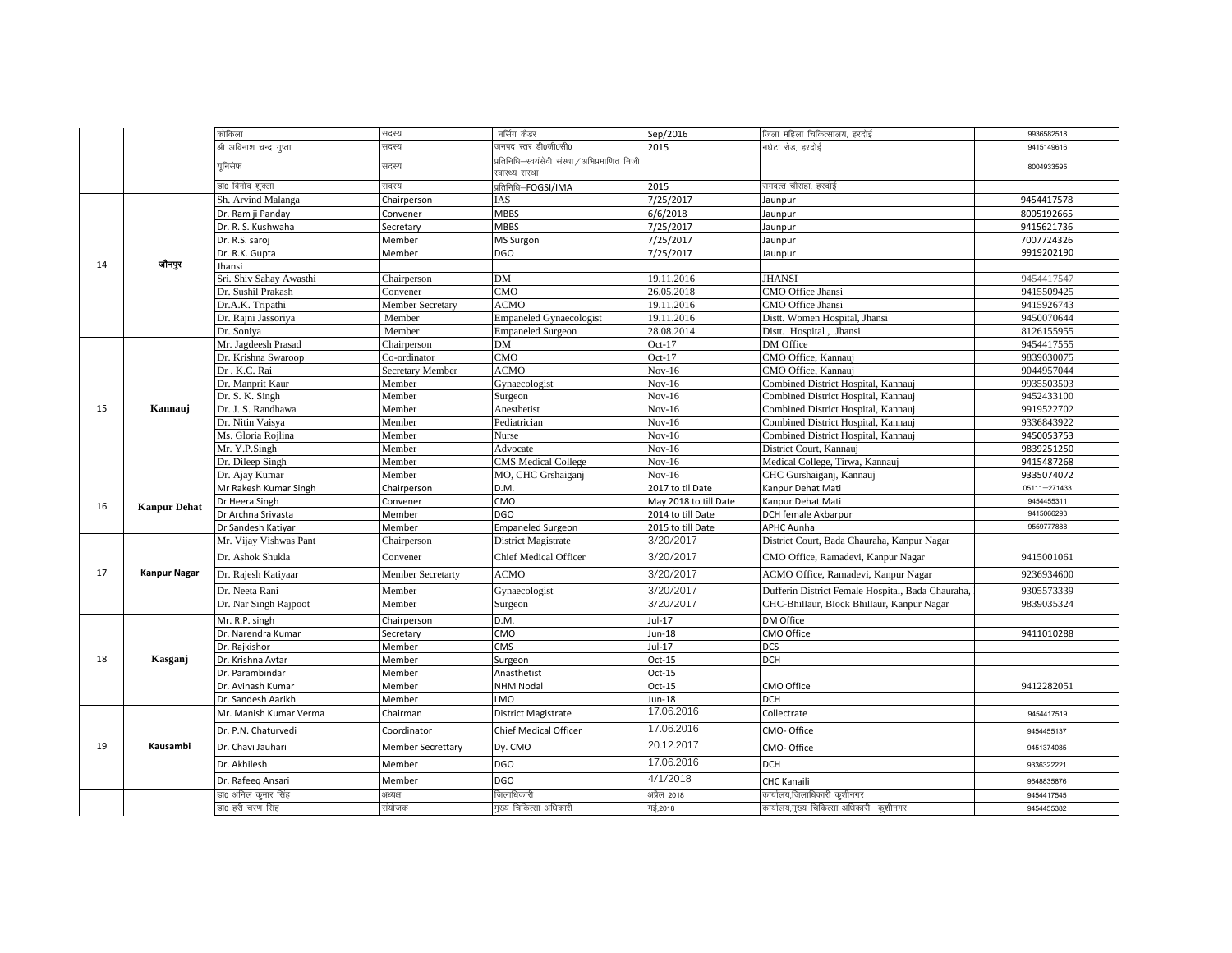|    |            | डा0 बजरंगी पाण्डेय          | सदस्य            | मुख्य चिकित्सा अधीक्षक                 | अप्रैल, 2018      | कार्यालय सं0जि0चि0 कुशीनगर              | 8005192768 |
|----|------------|-----------------------------|------------------|----------------------------------------|-------------------|-----------------------------------------|------------|
|    |            | डा0 रोहित कुमार             | सदस्य सचिव       | डिस्ट्रिक कनसलटेन्ट                    | मार्च 2017        | कार्यालय मुख्य चिकित्सा अधिकारी कुशीनगर | 9918488259 |
| 20 | Kushinagar | डा0 मंजूला चौधरी            | सदस्य            | स्त्री रोग विशेषज्ञ                    | नवम्बर,2016       | राजकीय महिला चि0पडरौना कुशीनगर          | 9839480510 |
|    |            | डा0 सतीश सिंह               | सदस्य            | बाल रोग विशेषज्ञ                       | नवम्बर,2016       | सं0जि0चि0कृशीनगर                        | 9415828201 |
|    |            | डा0 दिलीप                   | सदस्य            | एनेस्थेटिस्ट                           | नवम्बर,2016       | सं0जि0चि0कुशीनगर                        | 9450515362 |
|    |            | डा0 राजेश कुमार             | सदस्य            | फेजिशियन                               | नवम्बर,2016       | सं0जि0चि0कृशीनगर                        | 9415320159 |
|    |            | <sup>श्रीमती गीता</sup>     | सदस्य            | नर्सिग सुपरिटेंडेंट                    | नवम्बर,2016       | सं0जि0चि0कुशीनगर                        | 9565530421 |
|    |            | भी आर0के0 साहनी             | सदस्य            | अधिवक्ता( विधिक सेल के प्रतिनिधि)      | नवम्बर,2016       |                                         | 9839429566 |
|    |            | डा0 अवधेश तिवारी            | सदस्य            | प्राइवेट नसिंग होम                     | नवम्बर,2016       | बीना हास्पिटल, कसया                     | 9451564440 |
|    |            | डा० एस०पी०सिंह              | सदस्य सचिव       | अपर मुख्य चिकित्साधिकारी               | नवम्बर,2016       | कार्यालय,मुख्य चिकित्सा अधिकारी कुशीनगर | 7860116990 |
|    |            | Shri Manvendra Singh I.A.S. | अध्यक्ष          | जिलाधिकारी                             | वर्ष              | जिलाधिकारी ललितपुर                      | 9454417549 |
|    |            | Dr. Pratap Singh CMO        | उपाध्यक्ष        | मुख्य चिकित्सा अधिकारी                 | 2 वर्ष            | मृ0चि0अ0 कार्या0                        | 9415060292 |
| 21 | ललितपुर    | Dr.Ajay Bhale Nodal         | सचिव             | अपर मुख्य चिकित्सा अधिकारी             | 3 वर्ष            | मु0चि0अ0 कार्या0                        | 9450082613 |
|    |            | Dr.Geetanjali Gynecology    | सदस्य            | प्रसूति रोग बिशेषज्ञ                   | 5 वर्ष            | जिला महिला चिकि0                        | 8004515171 |
|    |            | Dr.D.K.Raj Surgeon          | सदस्य            | वरिष्ठ परामर्शदाता                     | 5 वर्ष            | जिला पुरूष चिकि0                        | 9415586740 |
|    |            | Causal Raj Sharma           | President        | <b>DM</b>                              | 1.3 <sub>yr</sub> | DM. Lucknow                             |            |
|    |            | Dr. Narendra Agrawal        | Conveyner        | CMO                                    | 6 months          | O/o - CMO, Lucknow                      |            |
|    |            | Dr. Ajay Raja               | Member Secretary | <b>ACMO</b>                            | $1.9$ yrs         | O/o - CMO, Lucknow                      |            |
|    |            | Dr. Rashmi Verma            | Member           | <b>Empanelled Gyanecologist</b>        | $3.3$ yrs         | UCHC- Aliganj                           | 9235888638 |
| 22 | Lucknow    | Dr. Rajesh Srivastav        | Member           | <b>Empanelled Surgeon</b>              | $3.3$ yrs         | T.B Hospital, Thakurganj                | 9839111682 |
|    |            | Mahoba<br>Sh Sahdev         | Chairperson      | District Magistrate                    | February 2018     | Collectorate Mahoba                     | 9454417534 |
|    |            | Or Suman                    | Convenor         | Chief Medical Officer                  | May 2018          | CMO Office Mahoba                       | 8005192679 |
|    |            | Dr Surendra Prasad          | Member Secretary | Addl. Chief Medical Officer (FP)       | November 2016     | CMO Office Mahoba                       | 9839627166 |
|    |            | Dr S K Verma                | Member           | Gynecologist                           | November 2016     | District Hospital Mahoba                | 9415542312 |
|    |            | Dr D K Sullere              | Member           | Surgeon                                | November 2016     | District Hospital Mahoba                | 9450271287 |
|    |            | श्रीमान अनिल ढींगरा         | अध्यक्ष          | जिलाधिकारी                             | 2017-18           | कार्यालय जिलाधिकारी मेरठ                | 9454417566 |
|    |            | डॉ॰ राजकुमार                | संयोजक           | मुख्य चिकित्साधिकारी                   | 2017-18           | कार्यालय मुख्य चिकित्साधिकारी मेरठ      | 9411022892 |
|    |            | डॉ॰ पूजा शर्मा              | सचिव सदस्य       | अपर मुख्य चिकित्साधिकारी (प॰क॰)2017-18 |                   | कार्यालय मुख्य चिकित्साधिकारी मेरठ      | 9837023494 |
|    |            | डॉ॰ वीर सिंह                | सदस्य            | शल्य चिकित्सक                          | 2017-18           | सामु०स्वा०के० सरधना                     | 9759225815 |
|    |            | डॉ॰ ईश्वरी देवी बत्रा       | सदस्य            | स्त्री रोग विशेसज्ञ                    | 2017-18           | जिला महिला चिकित्सालय मेरठ              | 9997272454 |
| 23 | Meeruth    | डॉ॰ प्रदीप शर्मा            | सदस्य            | अनेस्थेटिस्ट                           | 2017-18           | साम्०स्वा०के० दौराला                    | 9411816766 |
|    |            | डॉ॰ रामवीर सिंह तेवटिया     | सदस्य            | बाल रोग विशेसज्ञ                       | 2017-18           | जिला महिला चिकित्सालय मेरठ              | 9457614051 |
|    |            | आनंद अस्पताल                | सदस्य            | प्राइवेट                               | 2017-18           | मेरठ                                    |            |
|    |            | श्रामता आशा डागरा           | सदस्य            | नर्सिंग कैडर                           | 2017-18           | जिला महिला चिकित्सालय मेरठ              | 9837163925 |
|    |            | श्री नागेंद्र यादव          | सदस्य            | जिला शासकीय अधिवक्ता                   | 2017-18           | मेरठ                                    | 9411262242 |
|    |            | डॉ॰ मंजुला लखन पाल          | सदस्य            | प्रतिनिधि-FOGSI/IMA                    | 2017-18           | मेरठ                                    |            |
|    |            | Sri.Anurag Patel            | chairperson      | DM                                     | 23.04.17          | Collectrate MZP                         | 9454417567 |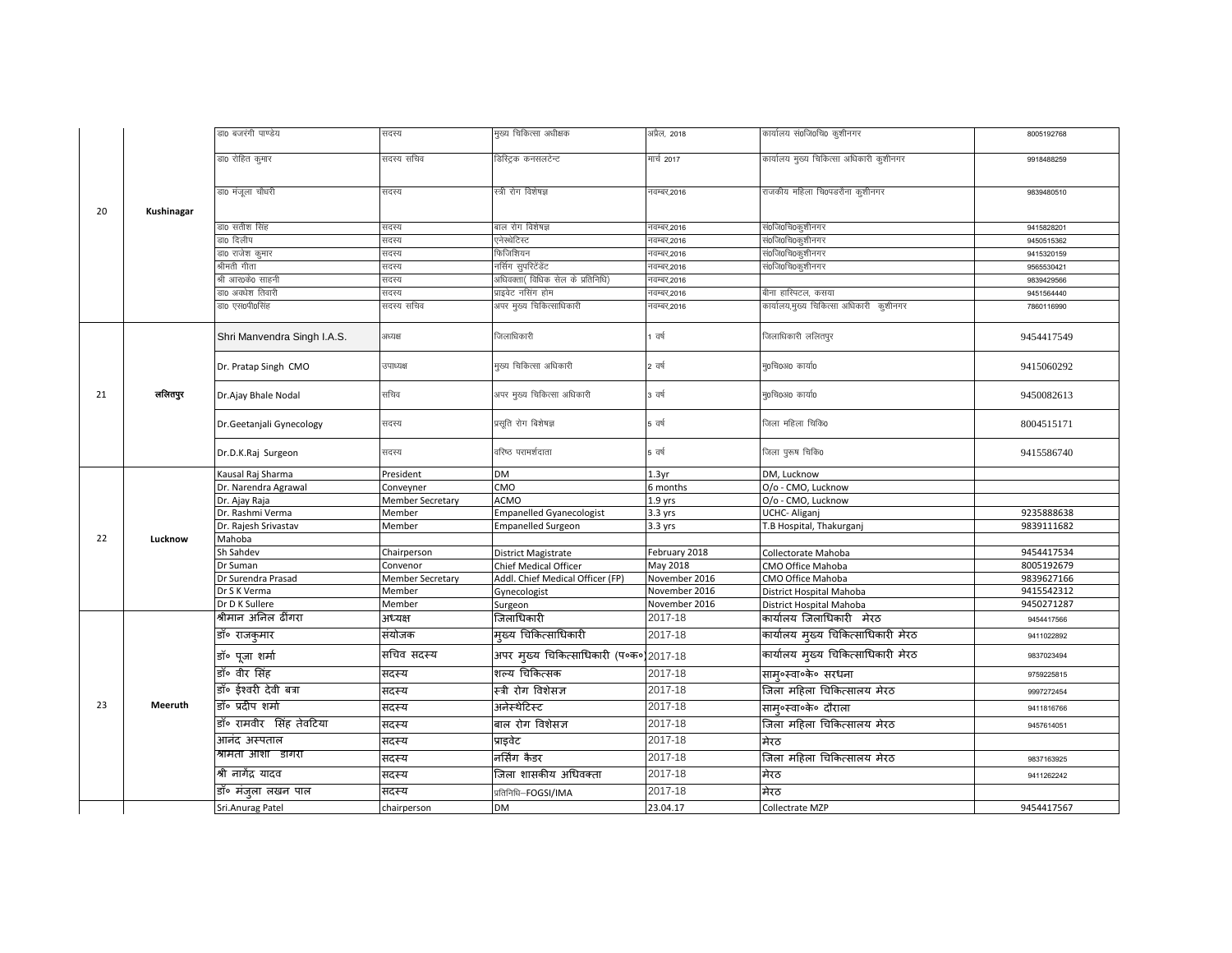|    |                       | Dr.O.P.Tiwari                     | Convenor                | CMO                             | 27.10.17   | CMO Office MZP                                   | 9454455171 |
|----|-----------------------|-----------------------------------|-------------------------|---------------------------------|------------|--------------------------------------------------|------------|
| 24 | मिर्जापुर             | Dr.R.S.Ram                        | Member secretary        | <b>ACMO-RCH</b>                 | 16.12.15   | CMO Office MZP                                   | 9838626313 |
|    |                       | Dr.Kiran Kala                     | Member                  | CMS-DWH                         | 07.06.17   | DWH-MZP                                          | 9415637795 |
|    |                       | Dr.Manju Lata                     | Member                  | MO-DWH                          | 16.07.16   | DWH-MZP                                          | 9450333675 |
|    |                       | Shri Rakesh Kumar                 | Chairperson             | DM                              | $May-16$   | Civil Line Moradabad                             | 9415906240 |
|    |                       | Dr. Vinita Agnihotri              | Convener                | CMO                             | 07.07.2017 | Civil Line Moradabad                             | 9412237224 |
| 25 |                       | Dr. Deepak verma                  | Member Secretary        | <b>ACMO</b>                     | 01.05.2018 | Civil Line Moradabad                             | 9012588380 |
|    | Moradabad             | Dr. Prakesh Chand                 | Member                  | ACMO                            | 01.05.1018 | Civil Line Moradabad                             | 9927259062 |
|    |                       | Dr. V. K. Goval                   | Member                  | <b>MS</b>                       | 26.04.2014 | Civil Line Moradabad                             | 9412746110 |
|    |                       | Dr. Sunita Pandey                 | Member                  | Gyne                            | 01.08.2015 | Civil Line Moradabad                             | 9412746110 |
|    |                       | Dr P S Mishra                     | Chairperson             | Chief Medical officer           | 9/23/2016  | CMO Office, Muzaffar Nagar                       | 9634092001 |
|    |                       | Dr. Amita Garg                    | Convener                | CMS, District Women Hospital    | 9/23/2016  | District Women Hospital, Muzaffar Nagar          | 9634092040 |
|    |                       | Dr. P.K Aggarwal                  | Member                  | CMS, District Male Hospital     | 9/23/2016  | District Male Hospital, Muzaffar Nagar           | 9454455282 |
|    |                       | Dr O.P Singh                      | Member                  | One Medical Anesthetist (DH)    | 9/23/2016  | District MALE Hospital, Muzaffar Nagar           | 9897485077 |
|    |                       | Dr R.K Dabre                      | Member                  | One Medical specialist(DH)      | 9/23/2016  | CMO Office, Muzaffar Nagar                       | 9412230368 |
| 26 | <b>Muzaffar Nagar</b> | Dr Abha Atrav                     | Member                  | One Medical Pediatrician (DH)   | 9/23/2016  | District Male Hospital, Muzaffar Nagar           | 9719366414 |
|    |                       | Mrs M G Siddque                   | Member                  | One Nursing cadre(DH)           | 9/23/2016  | District Male Hospital, Muzaffar Nagar           | 8126548909 |
|    |                       | Mrs Renu Luthra                   | Member                  | One Nursing cadre(DWH)          | 9/23/2016  | District Women Hospital, Muzaffar Nagar          | 9358913151 |
|    |                       | Dr Rajender Thakral               | Member                  | One Representative from Medical | 9/23/2016  | Thakral Pathologist, Sadar Bajar, Muzaffar Nagar | 9897007163 |
|    |                       |                                   |                         | professional bodies(IMA/FOGSI)  |            |                                                  |            |
|    |                       |                                   |                         |                                 |            |                                                  |            |
|    |                       | Dr. Sunil Kumar Aggarwal          | Member Secretary        | ACMO(RCH)                       | 4/23/2018  | CMO Office, Muzaffar Nagar                       | 9411867413 |
|    |                       | Dr.Akhilesh Mishra                | President               | DM                              | 3month     | DM Residence Pilibhit                            |            |
|    |                       | Dr.Seema Agrawal                  | Conviner                | CMO                             | 2month     | <b>CMO Residence</b>                             | 8126764842 |
| 27 | Pilibhit              | Dr.CM Chaturvedi                  | Secratery/Member        | ACMO-RCH                        | 5 years    | <b>Hospital Compound</b>                         | 9418287651 |
|    |                       | Dr.PK Agrawal                     | Member                  | Surgeon                         | 5 years    | Hospital Compound                                | 9719110579 |
|    |                       | Dr. Anita Chaurasia               | Member                  | Surgeon                         | 4 years    | Hospital Compound                                | 9411494202 |
|    |                       | Dr. Pushpa pant                   | Member                  | Surgeon                         | 4 years    | Hospital Compound                                | 8859369562 |
|    |                       | District Megistrate, Pratapgarh   | President               |                                 | 01.12.2016 |                                                  |            |
|    |                       | Chief Medical Officer, Pratapgarh | Convener                |                                 | 01.12.2016 | CMO, Office Pratapgarh                           | 6386685822 |
| 28 | Pratapgarh            | Dr. Neelima Sonkar                | Member                  |                                 | 01.12.2016 | Disterict Women Hospital Pratapgarh              | 7755046669 |
|    |                       | Dr.R.C.Tripathi                   | Member                  |                                 | 01.12.2016 | Disterict Hospital Pratapgarh                    | 9919715275 |
|    |                       | ACMO, RCH Pratapgarh              | Member Secretary        |                                 | 01.12.2016 | CMO, Office Pratapgarh                           | 9415250283 |
|    |                       | Mr. Mahendra Kumar                | Chairperson             | DM                              | 02/2018    | Rampur                                           | 9454417573 |
|    |                       | Dr. S.K. Sharma                   | Convener                | CMO                             | 07/2017    | Rampur                                           | 9412287650 |
| 29 | Rampur                | Dr. R.K.Gangwaar                  | Member Seecretary       | <b>ACMO</b> (RCH)               | 06/2016    | Rampur                                           | 9927555565 |
|    |                       |                                   | Member                  | DGO                             |            | Rampur                                           |            |
|    |                       | Dr. Rajesh kumar                  | Member                  | MS                              | 08/2015    | Rampur                                           | 9415175648 |
|    |                       | Mr. Bhupendra S. Chaudhary        | Chairperson             | D.M                             | Apr-18     | District Collect red, Sant kabir nagar           | 9454417529 |
|    |                       | Dr. Abhaychand Srivastava         | Vice Chairperson        | CMO                             | 7/10/2017  | CMO Office Sant kabir nagar                      | 8005192919 |
|    |                       | Dr. G.M. Sukla                    | <b>Member Secretary</b> | <b>ACMO-FP</b>                  | 10/1/2017  | CMO Office Sant kabir nagar                      | 9415038392 |
|    |                       | Dr. Santosh Kumar Tripathi        | Member                  | Anesthetist                     | 8/1/2016   | CDH Sant kabir nagar                             | 8299645925 |
|    |                       | Dr. Sunil                         | Member                  | Pediatrician                    | 8/1/2016   | CDH Sant kabir nagar                             | 9415041197 |
| 30 | <b>SK Nagar</b>       | Dr. Uma Srivastava                | Member                  | Gvnae                           | 5/17/2018  | CDH Sant kabir nagar                             | 9936676318 |
|    |                       | Dr. A.K. Srivastava               | Member                  | Private Acridet Nursing home    | 8/1/2016   | Shikha hospital Sant kabir nagar                 | 9839371725 |
|    |                       | Mrs. Saroj Maurya                 | Member                  | Nursing Cader                   | 8/1/2016   | CDH Sant kabir nagar                             | 9956479515 |
|    |                       | Mr. Shailendra Yadav              | Member                  | District Leval DGC              | 8/1/2016   | Vidhik cell Sant kabir nagar                     | 9760658434 |
|    |                       | Dr. R.K. Chaudhary                | Member                  | member-Volunteer                | 8/1/2016   | Sparsk hospital Sant kabir nagar                 | 9793140672 |
|    |                       | Dr. Ashok Chaudhary               | Member                  | Member-IMA                      | 8/1/2016   | Sant kabir nagar                                 | 9936618454 |
|    |                       | Shree Rajendra Prasad             | Chairperson             | DМ                              | 8/1/2016   | DM Office Bhadohi                                | 9454417568 |
|    |                       | Dr. Satish Singh                  | Chairperson             | CMO                             | 8/1/2016   | CMO Office Bhadohi                               | 8005192693 |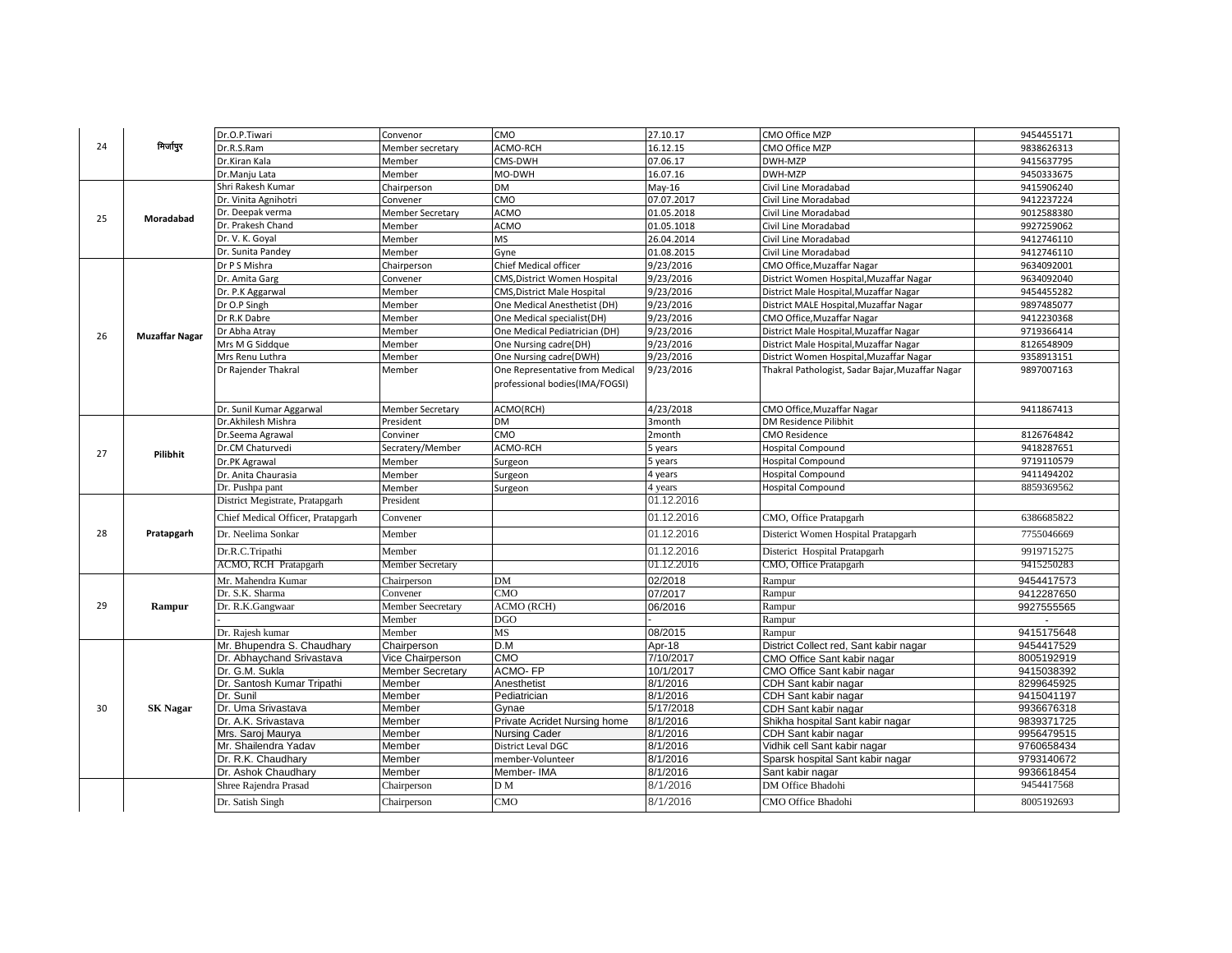| 31 | <b>SR Nagar</b> | Dr. V. D. Verma           | Secretary                                   | <b>ACMO</b> (RCH)                 | 3/1/2015    | CMO Office Bhadohi                           | 9450259607   |
|----|-----------------|---------------------------|---------------------------------------------|-----------------------------------|-------------|----------------------------------------------|--------------|
|    |                 | Dr. Azra Khan             | Member                                      | <b>DGO</b>                        | 23.11.16    | <b>MCS</b> Gyanpur                           | 9935657385   |
|    |                 | Dr. Dhiraj Prakash        | Member                                      | Anestetics                        | 3/1/2015    | <b>MCS</b> Gyanpur                           | 9415268154   |
|    |                 | Shri A.K.Pandey           | Chairman                                    | District Magistrate               | Jun-17      | Collectorate, Saharanpur                     | 9454417575   |
|    |                 | Dr B.S.Sodhi              | Convenor                                    | <b>Chief Medical Officer</b>      | Dec-16      | CMO Office, Saharanpur                       | 8005192691   |
| 32 | Saharanpur      | Dr V.S.Pundeer            | <b>Mamber Secretary</b>                     | <b>ACMO-Family Planning</b>       | Apr-16      | CMO Office, Saharanpur                       | 9412668919   |
|    |                 | Dr Mamta Sodhi            | Member                                      | Gynaecologist                     | Aug-16      | District Women Hospital, Saharanpur          | 9675546764   |
|    |                 | Dr Ramesh Chandra         | Member                                      | Surgeon                           | Dec-16      | District Hospital, Saharanpur                | 9412111921   |
|    |                 | Mr Anand Kumar Singh      | Chairperson                                 | District Magistrate               | July'2017   | Collectrate Bahjoi District Sambhal (UP)     | 9454416890   |
|    |                 | Dr Amita singh            | Convener                                    | CMO                               | July'2017   | CMO officer, CHC Bahjoi District Sambhal(UP) | 805193665    |
| 33 | Sambhal         | Dr Prabhakar              | Member Secretary                            | <b>ACMO</b>                       | April' 2016 | CMO officer, CHC Bahjoi District Sambhal(UP) | 9719740402   |
|    |                 | Dr Pradeep Agrawal        | Member                                      | Surgeon                           | April' 2016 | CHC Gunnaor District Sambhal(UP)             | 9412121960   |
|    |                 | Dr Ranjna Singh           | Member                                      | <b>Empaneled Gynaecologist</b>    | Sept'2017   | DCH Sambhal District Sambhal(UP)             | 9412449472   |
|    |                 | SHRI NARENDRA KUMAR SINGH | president                                   | distt magistrate                  | 1/1/2017    | DM COMPOUND SPN                              | 9454417527   |
|    |                 | DR. R. P. RAWAT           | conveyner                                   | cheif medical officer             | 238.11.2015 | CMO OFFICE SPN                               | 8005192694   |
|    |                 | DR. SANJAY AGRWAL         | co conveyner                                | additional cmo                    | 1/1/2017    | CMO OFFICE SPN                               | 8005192898   |
|    |                 | DR. RITU RASTOGI          | member                                      | obstetrics                        | 1/1/2017    | DWH SPN                                      | 9411026527   |
|    | Shahjahanpur    | DR. MAHENDRA KUMAR        | member                                      | surgeon                           | 1/1/2017    | DH SPN                                       | 9415051347   |
| 34 |                 | DR. SURESH KUMAR          | member                                      | anaesthetic                       | 1/1/2017    | DH SPN                                       | 9936844441   |
|    |                 | DR. A. K. SINGH           | member                                      | paediatrician                     | 1/1/2017    | DH SPN                                       | 7753933642   |
|    |                 | DR. VIKAS TANDON          | member                                      | private accreditated nursing home | 1/1/2017    | <b>TONDAN NURSING</b>                        | 9415060367   |
|    |                 | MRS ROUTH KAUSHAL         | member                                      | nursing cader                     | 1/1/2017    | DWH SPN                                      | 8545037525   |
|    |                 | SHRI RAJEEV MISHRA        | member                                      | distt level d.g.c                 | 1/1/2017    | JAJI CMPOUND SPN                             | 9415035746   |
|    |                 | <b>SHRI OMKAR MANISHI</b> | member                                      | representative -ngo               | 1/1/2017    | <b>GHORAN TALAIYA SPN</b>                    | 9415528407   |
|    |                 | DR. YOGESH KAUL           | member                                      | representative -ima               | 1/1/2017    | FRIENDS COLONY SPN                           | 9415119098   |
|    |                 | Mr. Amit Kumar Singh      | Chairperson                                 | DM                                | Mar-18      | DM-Office Sonebhadra                         | 9454147569   |
|    |                 | Dr. S.P. Singh            | Convener                                    | CMO                               | $Sep-17$    | CMO-Office Sonebhadra                        | 9415243543   |
| 35 | Sonebhadra      | Dr. D.K.Singh             | <b>Member Secretary</b>                     | <b>ACMO</b>                       | 1/4/2017    | CMO-Office Sonebhadra                        | 9415251365   |
|    |                 | Dr. Geeta jaiswar         | Member                                      | Gynaecologist                     | 23-2-2017   | DCH Robertsganj                              | 9415392976   |
|    |                 | Dr. S.K. Chatuervediy     | Member                                      | Surgeon                           | 23-2-2017   | PHC Kakrahi                                  | 7607788571   |
|    |                 | श्री विवेक                | जेलाधिकारी / अध्यक्ष                        |                                   |             |                                              | 05362-240441 |
|    |                 | डा0 सी0बी0एन0 त्रिपाठी    | मुख्य चिकित्सा<br>अधिकारी / संयोजक          |                                   |             |                                              | 9454455357   |
| 36 | Sultanpur       | डा0 राम आसरे              | अपर मुख्य चिकित्सा<br>आर0सी0एच0 / सदस्य सचि |                                   |             |                                              | 9415120985   |
|    |                 | डा0 उर्मिला चौधरी         | इम्पैनल्ड स्त्री रोग<br>विषेषज्ञ / सदस्य    |                                   |             |                                              | 9415771192   |
|    |                 | डा0 वी0बी0 सिंह           | इम्पैनल्ड सर्जन ⁄ सदस्य                     |                                   |             |                                              | 9415046031   |
|    |                 | Mr.Rajendra Kumar         | Chairman                                    | City Magistrate                   | $Jul-18$    | DM Office                                    |              |
|    |                 | Dr.Lalta Prasad           | Convener                                    | CMO                               |             | CMO Office Unnao                             | 8005192700   |
| 37 | Unnao           | Dr A.K.Rawat              | Member Secretary                            | <b>ACMO-RCH</b>                   |             | CMO Office Unnao                             | 8005193021   |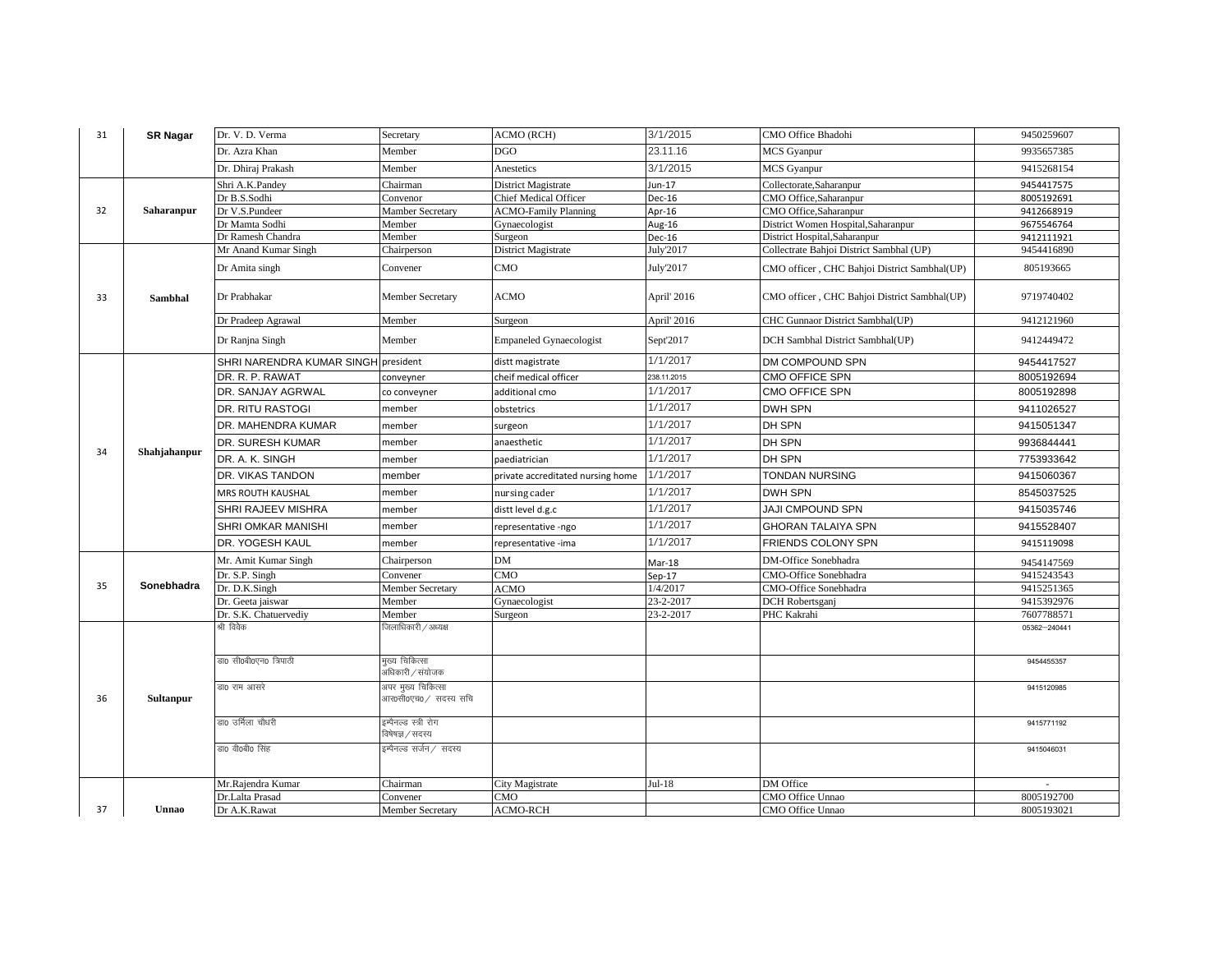|    |              | Dr.Sanjay Varma         | Member                  | MS-Surgeon                                |             | Uma Shanker Dixit District Male Hospital Unnao   | 9415725337 |
|----|--------------|-------------------------|-------------------------|-------------------------------------------|-------------|--------------------------------------------------|------------|
|    |              | Dr.Rani Bala            | Member                  | MS-Gynae                                  |             | Uma Shanker Dixit District Female Hospital Unnac | 9415042627 |
|    |              | Mr. Surendra Singh IAS  | Chairperson             | <b>DM</b>                                 | Jun-18      | DM Office                                        | 9454417579 |
|    |              | Dr. V. B Singh          | Convener                | CMO                                       | Jun-16      | CMO Office                                       | 9415301513 |
| 38 | Varanasi     | Dr.A. K. Maurya         | <b>Member Secretary</b> | <b>ACMO RCH</b>                           | Mar-17      | CMO Office                                       | 9918902101 |
|    |              | Dr. P.D Gupta           | Member                  | Gynaecologist                             | Mar-15      | CMO Office                                       | 9839881866 |
|    |              | Dr. Sarika Rai          | Member                  | Gynaecologist                             | Mar-15      | CMO Office                                       | 9839310989 |
|    |              | Dr. Raj shekhar         | Chairperson             | <b>DM</b>                                 | 42979       | DM Office, Basti                                 | 9454417528 |
|    |              | Dr. J.L.M.Kushwaha      | Convener                | CMO                                       | 42979       | CMO Office, Basti                                | 8005192643 |
| 39 | Basti        | Dr.C.K.Verma            | <b>Member Secretary</b> | <b>ACMO</b>                               | 42979       | UIP Office, Basti                                | 9196020000 |
|    |              | Dr.Mamta Rani           | Member                  | Gynecologist                              | 42979       | Dist. Woman Hospital, Basti                      | 9415785607 |
|    |              | Dr.V.K.Srivastava       | Member                  | Sergeon                                   | 42979       | Dist. Hospital, Basti                            | 9415122207 |
|    |              | Sujeet Kumar            | President               | <b>IAS</b>                                | $2017 - 18$ | Deoria                                           |            |
|    |              | Dr. Dhirendra Chaudhary | Convenar                | CMO                                       | 2017-18     | Deoria                                           | 8005192853 |
| 40 | Deoria       | Dr. S.N. Singh          | <b>Member Secreatry</b> | Add. CMO                                  | 2017-18     | CMO Office Deoria                                | 9415629563 |
|    |              | Dr. Alpana Rani Gupta   | Member                  | Gynaecologist                             | 2017-18     | DWH, Deoria                                      | 9415341600 |
|    |              | Dr. Rakesh Kumar        | Member                  | Surgeon                                   | 2017-18     | DH, Deoria                                       | 9415381389 |
|    |              | Sh. Amit Kishore        | Chairperson             | <b>DM</b>                                 | April, 2017 | DM Office. Etah                                  | 9454417514 |
|    |              | Dr. Ajay Agrawal        | Convener                | CMO                                       | April, 2017 | CMO Office, Etah                                 | 8005192862 |
| 41 | Etah         | Dr. A.K. Yadav          | <b>Member Secretary</b> | <b>ACMO</b>                               | April, 2017 | CMO Office, Etah                                 | 8006674368 |
|    |              | Dr. Anita Kumari        | Member                  | Gynaecologist                             | April, 2017 | DWH, Etah                                        | 9737604648 |
|    |              | Dr. R.N. Jindal         | Member                  | Orthopaedic Surgeon                       | April, 2017 | DWH, Etah                                        | 9411231631 |
|    |              | Mr. Amarnath Upadhyay   | Chairperson             | <b>DM</b>                                 | $Mar-18$    | <b>Collector Office</b>                          | 9454417546 |
|    | Mahrajganj   | Dr. K.S Pandey          | Convener                | CMO                                       | Aug-17      | <b>Chief Medical Officer Office</b>              | 8000519278 |
| 42 |              | Dr. Rajendra prasad     | <b>Member Secretary</b> | <b>ACMO</b>                               | Apr-16      | Chief Medical Officer Office                     | 9452936809 |
|    |              | Dr. R.R. Rai            | Member                  | Surgeon                                   | Apr-16      | District Cambind Hospital                        | 9415824813 |
|    |              | Dr Shalini Verma        | Member                  | <b>LMO</b>                                | $Jul-18$    | <b>CHC</b> Paratawal                             | 9236162114 |
|    | <b>Banda</b> | श्री दिव्य प्रकाश गिरि  | अध्यक्ष                 | जिलाधिकरी                                 | जून 2017    | कार्यालय जिलाधिकारी बांदा                        | 9454417531 |
|    |              | डा0 सन्तोष कुमार        | संयोजक                  | मुख्य चिकित्सा अधिकरी                     | मई 2017     | कार्यालय मुख्य चिकित्साधिकारी–बांदा              | 8005192640 |
| 43 |              | डा0 भगवती प्रसाद        | सचिव सदस्य              | अपर मुख्य चिकित्साधिकारी–प0क0             | मई 2017     | कार्यालय मुख्य चिकित्साधिकारी–बांदा              | 9415143568 |
|    |              | डा0 उषा सिंह            | सदस्य                   | स्त्री रोग विशेषज्ञ                       | अप्रैल 2017 | जेला महिला चिकित्सालय–बांदा                      | 8005192742 |
|    |              |                         | सदस्य                   | शल्य चिकित्सक                             |             |                                                  |            |
|    |              |                         | अध्यक्ष                 | जिला अधिकारी, फिरोजाबाद।                  |             | सिविल लाइन्स, फिरोजाबाद।                         |            |
|    |              | डॉ0 एस0के0 दीक्षित      | संयोजक                  | मुख्य चिकित्सा अधिकारी, फिरोजाबाद         | जनवरी 2017  | सिविल लाइन्स, फिरोजाबाद।                         | 9012089999 |
| 44 | फिरोजाबाद    | डॉ0 एस0के0एस0 राणा      | सचिव सदस्य              | अपर मुख्य चिकित्सा अधिकारी(आर.सी.एच.) फि  | जनवरी 2015  | .<br>सिविल लाइन्स, फिरोजाबाद।                    | 7248882733 |
|    |              | डॉ0 साधना राठौर         | सदस्य                   | मुख्य चिकित्सा अधिक्षिका जिला महिला चिकित | फरवरी 2017  | जेला महिला चिकित्सालय, फिरोजाबाद।                | 8005792704 |
|    |              | डॉ0 राजवीर सिंह         | सदस्य                   | सर्जन                                     | जनवरी 2015  | जिला चिकित्सालय, फिरोजाबाद।                      | 9412330834 |
|    |              |                         | अध्यक्ष                 | मुख्य चिकित्सा अधिकरी                     | 1/1/2017    | कार्या0 म्0चि0अ0,मैनपुरी                         | 9457950695 |
|    |              | डा0 जी0पी0 शुक्ला       | सचिव सदस्य              | अपर मुख्य चिकित्सा अधिकरी                 | 1/1/2017    | कार्या0 म्0चि0अ0,मैनपुरी                         | 8005192883 |
|    |              | डा0 उमा चौधरी           | सदस्य                   | स्त्री रोग विशेषज्ञ,                      | 1/1/2017    | जिला महिला चिकित्सालय,,मैनपुरी                   | 9458284421 |
| 45 | नैनपुरी      | डा0 गाौरव पारीख         | सदस्य                   | श्शल्य चिकित्सक,                          | 1/1/2017    | जिला चिकित्सालय,मैनपुरी                          | 9458284421 |
|    |              | डा0 हरि दत्त नेमी       | सदस्य                   | ऐनेस्थेटिस्ट                              | 1/1/2017    | जिला महिला चिकित्सालय, मैनपुरी                   | 8005192706 |
|    |              | नीलम                    | सदस्य                   | नर्सिंग केडर                              | 1/1/2017    | जिला महिला चिकित्सालय,,मैनपुरी                   | 7351858567 |
|    |              | डा0 संजय अग्रवाल        | सदस्य                   | प्रतिनिधि–FOGSI/IMA                       | 1/1/2017    | अग्रवाल नर्सिंग होम कचहरी रोड, मैनपुरी           | 9837001759 |
|    |              |                         | अध्यक्ष                 | जिलाधिकरी                                 |             | कार्या0 जिलाधिकारी , मथुरा                       |            |
|    |              |                         | संयोजक                  | मुख्य चिकित्सा अधिकरी                     | 6/13/2016   |                                                  | 9415012481 |
| 46 | मथुरा        | डा दिलीप जाटव           | सचिव सदस्य              | अपर मुख्य चिकित्साधिकारी–प0क0             | 6/13/2016   | कार्या0 मु0चि0अ0 , मथुरा                         | 9837701429 |
|    |              | डॉ वर्षा तिवारी         | सदस्य                   | स्त्री रोग विशेषज्ञ                       | 6/13/2016   | बी0एल0तिवारी मैमोरिलय हॉस्पीटल                   | 9997188464 |
|    |              | डॉ वीरेन्द्र तिवारी     | सदस्य                   | शल्य चिकित्सक                             | 6/13/2016   | बी0एल0तिवारी मैमोरिलय हॉस्पीटल                   | 9897127444 |
|    |              |                         | अध्यक्ष                 | जिलाधिकरी                                 | पदेन        | जिलाधिकारी कार्यालय, अलीगढ़                      |            |
|    |              |                         | संयोजक                  | मुख्य चिकित्सा अधिकरी                     | पदेन        | मुख्य चिकित्सा अधिकारी अलीगढ़                    |            |
|    |              |                         |                         |                                           |             |                                                  |            |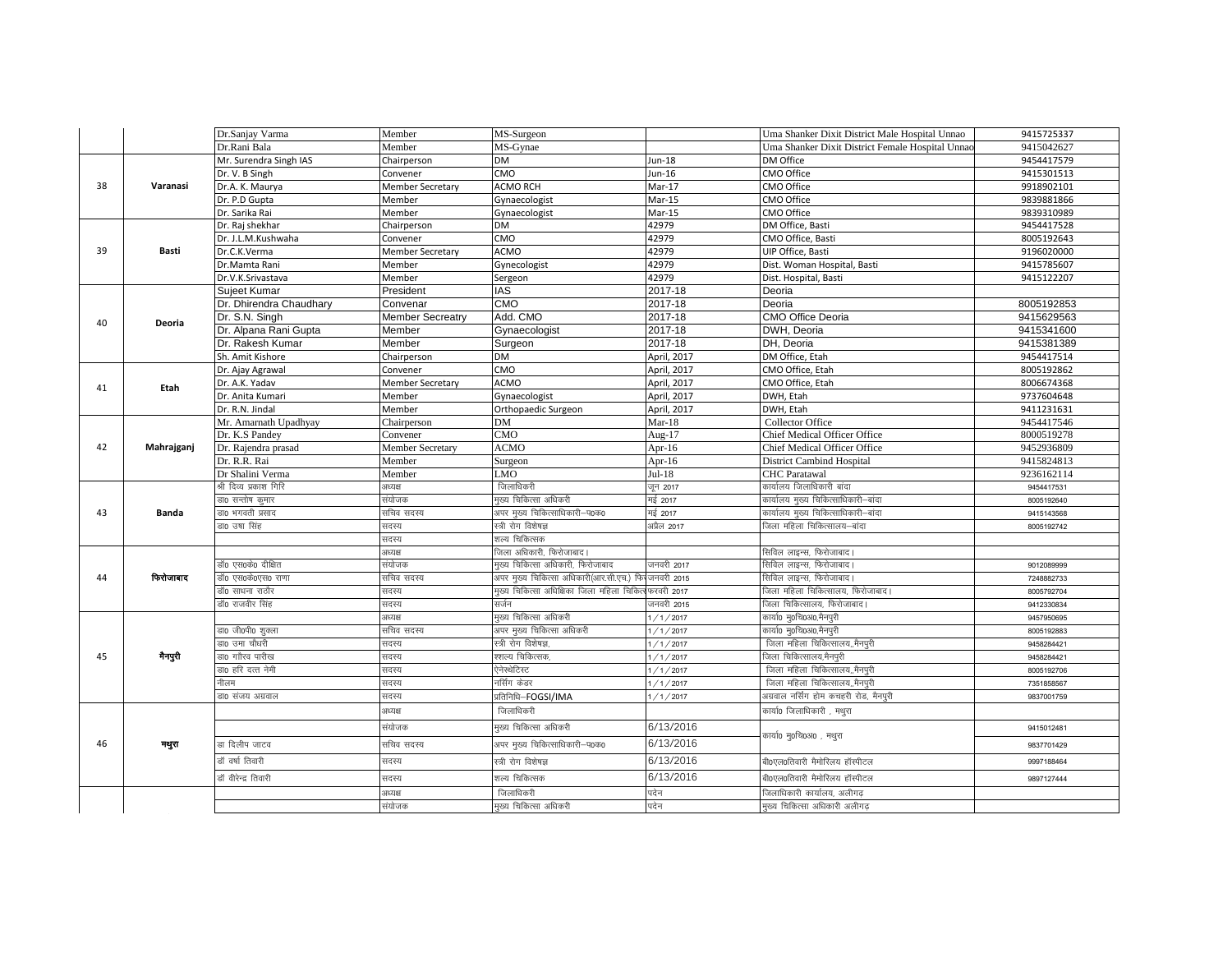| 47 | अलीगढ़       | डा0 पी0के0शर्मा         | सचिव सदस्य          | अपर मुख्य चिकित्साधिकारी–प0क0              | 2/9/2016    | मुख्य चिकित्सा अधिकारी, अलीगढ             |            |
|----|--------------|-------------------------|---------------------|--------------------------------------------|-------------|-------------------------------------------|------------|
|    |              | डा0 नाहिद रिजवी         | सदस्य               | स्त्री रोग विशेषज्ञ                        | 2/9/2016    | जिला महिला चिकित्सालय,अलीगढ               |            |
|    |              | डा0 रामबिहारी           | सदस्य               | शल्य चिकित्सक                              | 2/9/2016    | मलखान सिहं जि0 चिकि0, अलीगढ               |            |
|    |              |                         | अध्यक्ष             | मुख्य चिकित्साधिकारी                       | 21-08-2017  | कार्यालय मुख्य चिकित्साधिकारी, हाथरस      | 8005192663 |
|    |              | डा0 डी0के0 अग्रवाल      | सचिव सदस्य          | अपर मुख्य चिकित्साधिकारी–प0क0              | 12/1/2015   | कार्यालय मुख्य चिकित्साधिकारी, हाथरस      | 9412811504 |
|    |              | डा0 वन्दना पाण्डेय      | स्त्री रोग विशेषज्ञ | स्त्री रोग विशेषज्ञ                        | 12/1/2015   | जिला महिला चिकित्सालय हाथरस               | 9458510292 |
| 48 | हाथरस        | डा0 राम लखन सिंह        | सदस्य               | शल्य चिकित्सक                              | 12/1/2015   | सामु0स्वा0केन्द्र, सादाबाद                | 9313137387 |
|    |              | डा0 आई0वी0 सिंह         | सदस्य               | ऐनेस्थेटिस्ट / बाल रोग विशेषज्ञ / फिजिशियन | 1/11/2017   | जिला पुरूष चिकित्सालय हाथरस               | 8273925208 |
|    |              | श्रीमति सुनीता सिंह     | सदस्य               | नर्सिंग कैडर                               | 1/11/2017   | जिला महिला चिकित्सालय हाथरस               | 9457253674 |
|    |              | डा0 मूजू अग्रवाल        | सदस्य               | प्रतिनिधि-FOGSI/IMA                        | 1/11/2017   | जिला महिला चिकित्सालय हाथरस               | 9457411494 |
|    |              |                         | अध्यक्ष             | जिलाधिकरी                                  |             | इलाहाबाद                                  |            |
|    |              |                         | संयोजक              | मुख्य चिकित्सा अधिकरी                      | 8/20/2015   | इलाहाबाद                                  | 9935021393 |
| 49 | इलाहाबाद     | डा0 अशोक कुमार          | सचिव सदस्य          | अपर मुख्य चिकित्साधिकारी-प0क0              | 8/20/2015   | इलाहाबाद                                  | 8005912632 |
|    |              | डा0 नीलमा धवन           | सदस्य               | स्त्री रोग विशेषज्ञ                        | 8/20/2015   | इलाहाबाद                                  | 9451051078 |
|    |              | डा0 राजेश अग्रवाल       | सदस्य               | शल्य चिकित्सक                              | 8/20/2015   | इलाहाबाद                                  | 9415366090 |
|    |              |                         | अध्यक्ष             | जिलाधिकरी                                  | 8 माह       | जिलाधिकारी कार्यालय—मऊ                    | 9454417523 |
|    |              | डा0 आर0के0 मिश्रा       | संयोजक              | मुख्य चिकित्सा अधिकरी                      | ३ माह       | कार्यालय मुख्य चिकित्सा अधिकारी–मऊ        | 9415368373 |
| 50 | मऊ           | डा० एम०लाल              | सचिव सदस्य          | अपर मुख्य चिकित्साधिकारी–प0क0              | 4 माह       | कार्यालय मुख्य चिकित्सा अधिकारी–मऊ        | 9453756039 |
|    |              | डा0 माध् <b>री</b> सिंह | सदस्य               | स्त्री रोग विशेषज्ञ                        | 3 वर्ष      | जिला महिला चिकित्सालय–मऊ                  | 9415843681 |
|    |              | डा0 एम0जेड0 सिददीकी     | सदस्य               | शल्य चिकित्सक                              | 3 वर्ष      | सामुदायिक स्वास्थ्य केन्द्र—घोसी, मऊ      | 9450826697 |
|    |              |                         | अध्यक्ष             | जिलाधिकरी                                  | 2017        | कलेक्ट्रेट, बदायूॅ।                       | 9454417525 |
|    |              |                         | संयोजक              | मुख्य चिकित्सा अधिकारी                     | 2017        | कार्यालय मुख्य चिकित्सा अधिकारी, बदायूॅ   | 8005192645 |
| 51 | बदायूँ       | डा0 मंजीत सिंह          | सचिव सदस्य          | अपर मुख्य चिकित्साधिकारी-प0क0              | 2017        | कार्यालय मुख्य चिकित्सा अधिकारी, बदायूॅ   | 8859000204 |
|    |              | डा0 रेखा रानी           | सदस्य               | स्त्री रोग विशेषज्ञ                        | 2016        | जिला महिला चिकित्सालय बदायॅ्              | 9839659337 |
|    |              | डा0 रंजना सिंह          | सदस्य               | शल्य चिकित्सक                              | 2016        | साम्0 स्वा0 केन्द्र बिसौली                | 9457650644 |
|    |              |                         | अध्यक्ष             | जिलाधिकरी                                  | $Jan-17$    | सिद्धार्थनगर                              | 9454417530 |
|    |              |                         | संयोजक              | मख्य चिकित्सा अधिकरी                       | $May-16$    | सिद्धार्थनगर                              | 8005192696 |
| 52 | सिद्वार्थनगर | डा0 विजय कुमार          | सचिव सदस्य          | अपर मुख्य चिकित्साधिकारी–प0क0              | $Oct-15$    | सिद्धार्थनगर                              | 9839249286 |
|    |              | डा0 रोचस्मति पान्डेय    | सदस्य               | स्त्री रोग विशेषज्ञ                        | $Oct-15$    | सिद्धार्थनगर                              | 9415663680 |
|    |              | डा0 उजेर अतहर           | सदस्य               | शल्य चिकित्सक                              | $Sep-16$    | सिद्धार्थनगर                              | 9838109430 |
|    |              | श्रीमती मोनिका रानी     | अध्यक्ष             | जिलाधिकरी                                  | जुलाई 2014  | जिला अधिकारी कार्यालय, चित्रकुट           | 9454417532 |
|    |              | डा0 राम जी पाण्डेय      | संयोजक              | मुख्य चिकित्सा अधिकरी                      | जुलाई 2014  | मुख्य चिकित्सा अधिकारी कार्यालय, चित्रकूट | 8005192648 |
| 53 | चित्रकूट     | डा० एस०एन० मिश्रा       | सचिव सदस्य          | अपर मुख्य चिकित्साधिकारी–आर0सी0एच0         | जुलाई 2014  | मुख्य चिकित्सा अधिकारी कार्यालय           | 9838821161 |
|    |              | डा0 आर0 के0 चौरिहा      | सदस्य               | स्त्री रोग विशेषज्ञ                        | जुलाई 2014  | मुख्य चिकित्सा अधिकारी कार्यालय, चित्रकूट | 9415182131 |
|    |              | डा0 दीपेन्द्र सिंह      | सदस्य               | शल्य चिकित्सक                              | जुलाई 2014  | संयुक्त जिला चिकित्सालय                   | 9415218435 |
|    |              |                         | अध्यक्ष             | जिलाधिकारी                                 | 20.02.2017  | बहराईच                                    |            |
|    |              |                         | संयोजक              | मख्य चिकित्सा अधिकारी                      | 20.02.2017  | बहराईच                                    |            |
| 54 | बहराईच       | डा0 पी0के बांदिल        | सदस्य सचिव          | अपर मु0चि0अधिकारी / नोडल अधिकारी क्यू0     | 20.02.2017  | बहराईच                                    |            |
|    |              | डा0 मध् गैरोला          | सदस्य               | स्त्री रोग विशेषज्ञ जिला महिला चिकित्सालय  | 20.02.2017  | बहराईच                                    |            |
|    |              | डा0 एफ0आर0मलिक          | सदस्य               | शल्य चिकित्सक                              | 20.02.2017  | बहराईच                                    |            |
|    |              | डा0 ओ0पी0 पाण्डेय       | सदस्य               | एनेस्थेटिस्ट                               | 20.02.2017  | बहराईच                                    |            |
|    |              |                         | अध्यक्ष             | जिलाधिकरी                                  | नवम्बर 2016 | जिलाधिकारी, कार्यालय,श्रावस्ती            | 9454417538 |
|    |              |                         | संयोजक              | मुख्य चिकित्सा अधिकरी                      | नवम्बर 2016 | मुख्य चिकित्साधिकारी  कार्यालय,श्रावस्ती  | 8005192695 |
| 55 | श्रावस्ती    | डॉ0 मुकेशमातनहेलिया     | सचिव सदस्य          | अपर मुख्य चिकित्साधिकारी–प0क0              | नवम्बर 2016 | मुख्य चिकित्साधिकारी कार्यालय,श्रावस्ती   | 9415121887 |
|    |              | डॉ0 रामगोपाल            | सदस्य               | स्त्री रोग विशेषज्ञ                        | नवम्बर 2016 | जिला संक्युक्त चिकित्सालय,श्रावस्ती       | 9839453157 |
|    |              | डॉ0 रजत सिंह            | सदस्य               | शल्य चिकित्सक                              | नवम्बर 2016 | सामुदायिक स्वास्थ्य केन्द्र इकौना         | 9936238005 |
|    |              |                         | अध्यक्ष             | जिलाधिकरी                                  | 3/9/2016    | कार्यालय जिलाधिकारी अम्बेडकरनगर           | 9454147539 |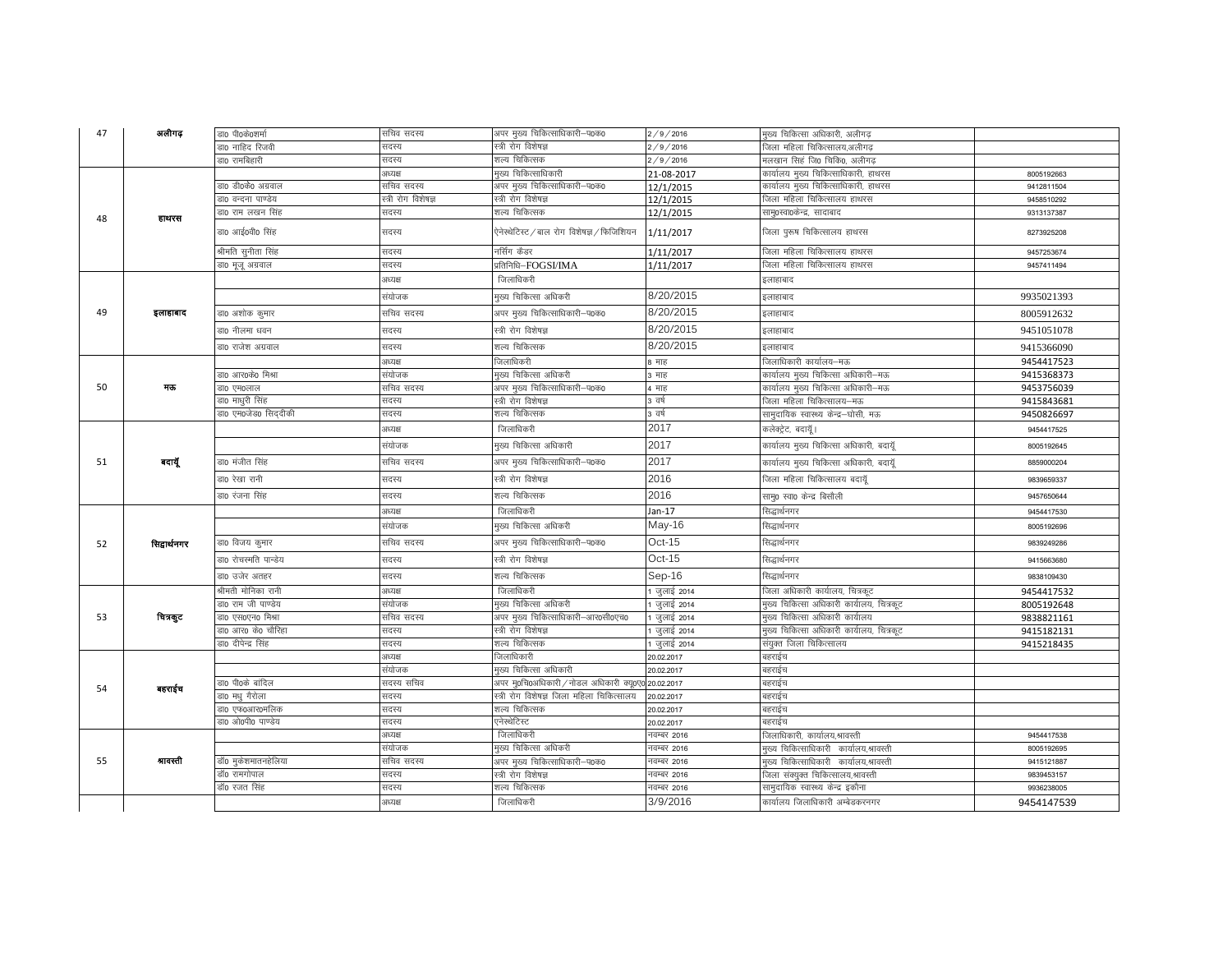|    |             |                               | संयोजक         | मुख्य चिकित्सा अधिकरी                              | 24-9-2016            | कार्यालय मुख्य चिकित्सा अधिकारी, अम्बेडकरनगर | 9532506996               |
|----|-------------|-------------------------------|----------------|----------------------------------------------------|----------------------|----------------------------------------------|--------------------------|
| 56 | अम्बेडकरनगर | डा0 सालिक राम                 | सचिव सदस्य     | अपर मुख्य चिकित्साधिकारी–प0क0                      | 16-4-2016            | कार्यालय मुख्य चिकित्सा अधिकारी, अम्बेडकरनगर |                          |
|    |             |                               |                |                                                    | 23-7-2014            |                                              | 9453771676               |
|    |             | डा0 भानुमती वर्मा             | सदस्य          | स्त्री रोग विशेषज्ञ                                |                      | जिला चिकित्सालय अम्बेडकरनगर                  |                          |
|    |             | डा0 विजय तिवारी               | सदस्य          | शल्य चिकित्सक                                      | 23-7-2014            | जिला चिकित्सालय अम्बेडकरनगर                  | 9450154941               |
|    |             | डा0 रोशन जैकब                 | अध्यक्ष        | जिलाधिकरी                                          | मार्च 2017           | बाराबंकी                                     | 9454419540               |
|    |             | डा0 डी0आर.0सिंह               | संयोजक         | मुख्य चिकित्सा अधिकरी                              | सितम्बर 2016         | बाराबंकी                                     | 8005192691               |
| 57 | बाराबंकी    | डा0 ए0के0 वर्मा               | सचिव सदस्य     | अपर मुख्य चिकित्साधिकारी-प0क0                      | मार्च 2017           | मु0चि0अधि0 कार्या0<br>बाराबंकी               | 9415849767               |
|    |             | डा0 आभा आशुतोष                | सदस्य          | स्त्री रोग विशेषज्ञ                                | सितम्बर 2016         | जि0म0चि0 बाराबंकी                            | 9454455352               |
|    |             | डा0 अजीत कुमार सिंह           | सदस्य          | शल्य चिकित्सक                                      | सितम्बर 2014         | सी0एच0सी0 देवा                               | 9793273578               |
|    |             | श्री विवेक                    | अध्यक्ष        | जिलाधिकरी                                          | अक्टूबर 2016         |                                              |                          |
|    |             | डा0 प्रसन्न कुमार             | संयोजक         | मुख्य चिकित्सा अधिकरी                              | जनवरी 2017           |                                              | 8005192652               |
|    | फैजाबाद     | डा0 सी0बी0 द्विवेदी           | सचिव सदस्य     | अपर मुख्य चिकित्साधिकारी–प0क0                      | मई 2016              |                                              |                          |
|    |             | डा0 विनीता राय                | सदस्य          | स्त्री रोग विशेषज्ञ                                | मई 2016              |                                              |                          |
| 58 |             | डा0 एस0पी0 बंसल               | सदस्य          | शल्य चिकित्सक                                      | मई 2016              |                                              |                          |
|    |             |                               | अध्यक्ष        | जिलाधिकरी                                          | 10.09.2014           | जिलाधिकारी कार्यालय उरई                      | 9454417548               |
|    |             |                               | संयोजक         | मुख्य चिकित्सा अधिकरी                              | 10.09.2014           | मृ0चि0अ0 कार्यालय उरई                        | 9452252803               |
| 59 | जालौन       | डॉ बी.एम. खैर                 | सचिव सदस्य     | अपर मुख्य चिकित्साधिकारी–प0क0                      | 10.09.2014           | मृ0चि0अ0 कार्यालय उरई                        | 8115542050               |
|    |             | डॉ सुनीता बनौध <mark>ा</mark> | सदस्य          | स्त्री रोग विशेषज्ञ                                | 10.09.2014           | जिला महिल चिकित्सालय उरई                     | 7380791777               |
|    |             | डॉ बसन्त लाल                  | सदस्य          | शल्य चिकित्सक                                      | 10.09.2014           | जिला चिकित्सालय उरई                          |                          |
|    |             |                               | अध्यक्ष        | जिलाधिकरी                                          | 29.11.2016           | फर्र्रुखाबाद                                 |                          |
|    |             |                               | संयोजक         | मुख्य चिकित्सा अधिकरी                              | 29.11.2016           | फर्र्रुखाबाद                                 |                          |
| 60 | फर्रुखाबाद  | डा0 चन्द्रशेखर                | सचिव सदस्य     | अपर मुख्य चिकित्साधिकारी–प0क0                      | 29.11.2016           | फर्र्रुखाबाद                                 |                          |
|    |             | डा0 सरोज बाला सिंह            | सदस्य          | स्त्री रोग विशेषज्ञ                                | 29.11.2016           | इम्पैनल्ड स्त्री रोग विशेषज्ञ                |                          |
|    |             | डा0 आशा अरोड़ा                | सदस्य          | शल्य चिकित्सक                                      | 29.11.2016           | इम्पैनल्ड शल्य चिकित्सक                      |                          |
|    |             |                               | अध्यक्ष        | जिलाधिकरी                                          | क्षाह                | औरैया                                        | 9454417550               |
|    | औरैया       |                               | संयोजक         | मुख्य चिकित्सा अधिकरी                              | ३ माह                | औरैया                                        | 9984674295               |
| 61 |             | डॉ0 जितेन्द्र अग्रवाल         | सचिव सदस्य     | अपर मुख्य चिकित्साधिकारी–प0क0                      | 2 वष                 | औरैया                                        | 9838001608               |
|    |             | डॉ0 ममता कुमार                | सदस्य          | स्त्री रोग विशेषज्ञ                                | । वर्ष               | औरैया                                        | 9450300781               |
|    |             | डॉ0 जितेन्द्र अग्रवाल         | सदस्य          | शल्य चिकित्सक                                      | 2 वर्ष               | औरैया                                        | 9838001608               |
|    |             |                               | अध्यक्ष        | जिलाधिकरी                                          | 8/1/2017             | रायबरेली                                     | 9454417559               |
|    |             | डा0 नागेन्द्र सिंह            | संयोजक         | मुख्य चिकित्सा अधिकरी<br>अपर मुख्य चिकित्सा अधिकरी | 8/1/2017             | रायबरेली<br>रायबरेली                         | 8005192689               |
| 62 | रायवरेली    | डा0 रेनू चौधरी                | सदस्य<br>सदस्य |                                                    | 8/1/2017<br>8/1/2017 | रायबरेली                                     | 9450369095<br>9839112777 |
|    |             | डा0 जे0के0 लाल                | सदस्य          | स्त्री एवं प्रसूति रोग विशषज्ञ<br>ाल्य चिकित्सक    | 8/1/2017             | रायबरेली                                     | 9415743241               |
|    |             | डा0 एन0के0 श्रीवास्तव         | सदस्य          | एनेस्थेटिस्ट                                       | 8/1/2017             | रायबरेली                                     | 8005192796               |
|    |             |                               | अध्यक्ष        | जिलाधिकरी                                          | 04 माह               | जेलाधिकारी आवास बागपत                        | 9454417562               |
|    |             |                               | संयोजक         | मुख्य चिकित्सा अधिकरी                              | 03 माह               | कार्यालय मुख्य चिकित्साधिकारी बागपत          | 7060263131               |
| 63 | बागपत       | डा0 रामेश्वर दयाल             | सचिव सदस्य     | अपर मुख्य चिकित्साधिकारी–प0क0                      | 04 माह               | कार्यालय मुख्य चिकित्साधिकारी बागपत          | 9818044339               |
|    |             | डा० अन्जुबाला                 | सदस्य          | स्त्री रोग विशेषज्ञ                                | 04 माह               | जेला संयुक्त चिकित्सालय बागपत                | 9837118757               |
|    |             | डा0 के0एन0तिवारी              | सदस्य          | शल्य चिकित्सक                                      | 04 माह               | जिला संयुक्त चिकित्सालय बागपत                | 9868561051               |
|    |             |                               | अध्यक्ष        | जिलाधिकरी                                          | 1/4/2016             | बुलन्दशहर                                    | 9454417563               |
|    |             |                               | संयोजक         | मुख्य चिकित्सा अधिकरी                              | 1/4/2016             | बुलन्दशहर                                    | 9719755965               |
| 64 | बुलन्दशहर   | डा0 सुनील कुमार गिरि          | सचिव सदस्य     | अपर मुख्य चिकित्साधिकारी–प0क0                      | 1/4/2016             | बुलन्दशहर                                    | 7409843370               |
|    |             | डा0 बीना रानी                 | सदस्य          | स्त्री रोग विशेषज्ञ                                | 1/4/2016             | बुलन्दशहर                                    | 9837551880               |
|    |             | डा0 फूल कुमार                 | सदस्य          | शल्य चिकित्सक                                      | 1/4/2016             | बुलन्दशहर                                    | 9451807136               |
|    |             |                               | अध्यक्ष        | जिलाधिकरी                                          |                      | गौतमबुद्धनगर                                 |                          |
|    |             |                               | संयोजक         | मुख्य चिकित्सा अधिकरी                              |                      | गौतमबुद्वनगर                                 |                          |
| 65 | गौतमबदनगर   | डा0 वी0बी0ढाका                | सदस्य सचिव     | अपर मुख्य चिकित्सा अधिकरी                          |                      | गौतमबुद्धनगर                                 |                          |